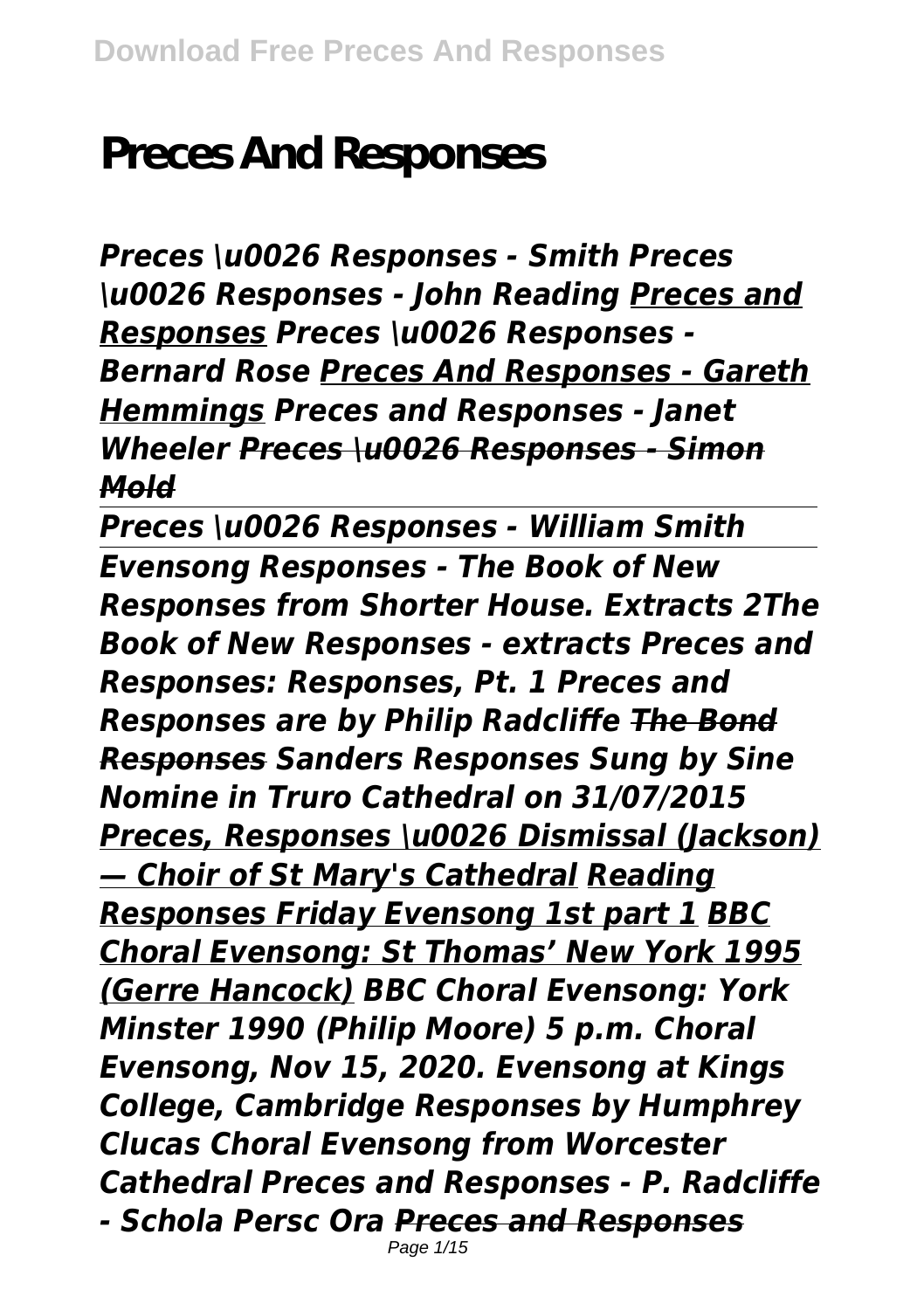*Preces and responses Philip Radcliffe, King's College Choir Preces and Responses Ayleward Preces and Responses Preces and Responses -- Michael T. Kevane Preces \u0026 Responses (Ferial) Preces And Responses Preces and Responses General information. The Preces and Responses are a set of versicles and responses used at Morning and Evening Prayer in... Settings by composers. See Category:Preces and Responses for a list ordered by composer surname. John Amner (2nd set,... Text and translations. From the ...*

#### *Preces and Responses - ChoralWiki*

*Preces are, in liturgical worship, short petitions that are said or sung as versicle and response by the officiant and congregation respectively. This form of prayer is one of the oldest in Christianity, finding its source in the pre-Christian Hebrew prayers of the Psalms in Temple Worship. In many prayer books, the versicles, to be spoken or sung by the priest, and the following responses, spoken or sung by the congregation, are denoted by special glyphs: Versicle: ℣, a letter V crossed ...*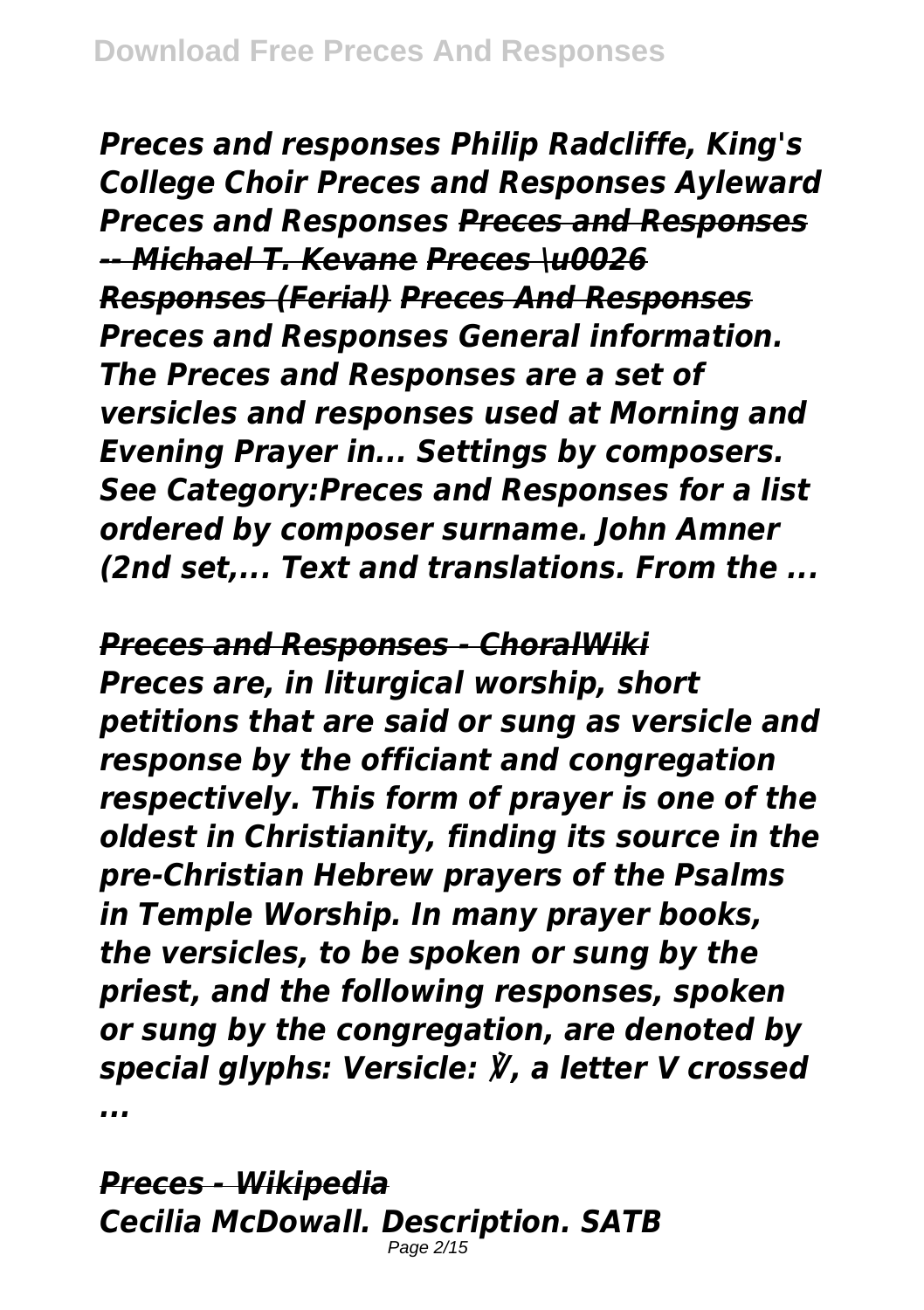*unaccompanied. This set of Preces and Responses was commissioned by the London Festival of Contemporary Church Music for their 2010 festival. The work is uplifting, beautifully crafted, and perfect for those seeking new material for the liturgy. Show more.*

*Preces and Responses - Cecilia McDowall - Oxford ...*

*Preces & Responses. Preces & Reponses. by Joanna Forbes L'Estrange. A setting of the Preces & Responses as sung at Choral Evensong. For SATB & organ. "Simply delicious musical portraiture of these ancient prayers.". Dr. Homer A. Ferguson III, Emmanuel Episcopal Church, Southern Pines, North Carolina, USA. Published by RSCM.*

# *Preces & Responses - Joanna Forbes*

*L'Estrange*

*Preces and Responses (Church Music Society publications) Sheet music – 31 Mar. 1969 by Watkins Shaw (Editor), William Byrd (Composer), Thomas Morley (Composer), 5.0 out of 5 stars 2 ratings See all formats and editions*

*Preces and Responses (Church Music Society* Page  $3/15$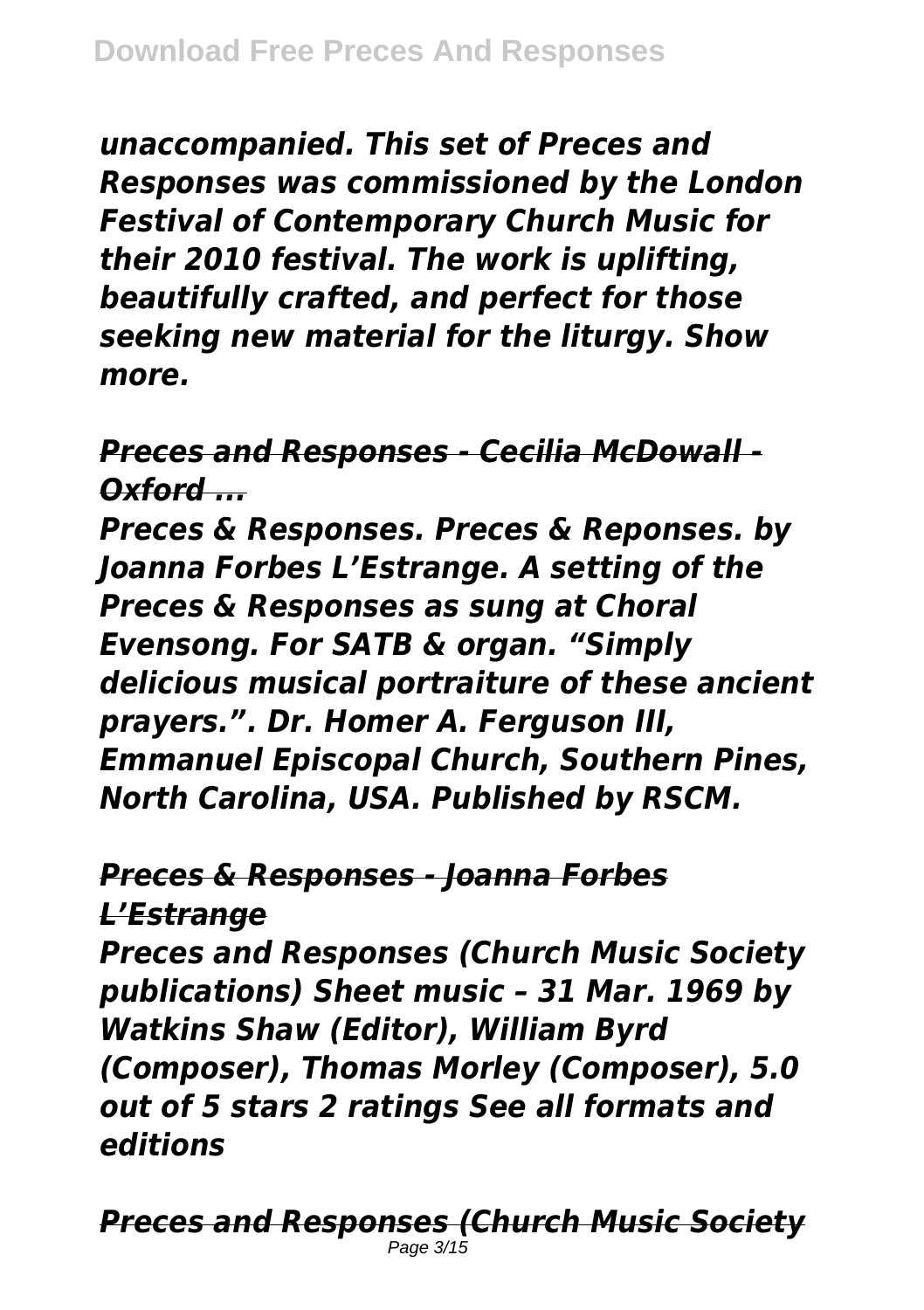*publications ...*

*Schola Persc Ora sing Philip Radcliffe's Preces and Responses during Evensong in Pershore Abbey, Worcestershire, on Sunday 20th January, 2008.*

#### *Preces and Responses - P. Radcliffe - Schola Persc Ora ...*

*Provided to YouTube by The Orchard Enterprises Preces and Responses: Part One · Wells Cathedral Choir · John Tavener · Matthew Owens John Tavener: Missa Well...*

*Preces and Responses: Part One - YouTube Plainsong Preces and Responses AFTER THE CREED which art in heaven, hallowed be thy Name, thy kingdom come, thy will be done, in earth as it is in heaven, give us this day our daily bread, and forgive us our trespasses, as we forgive them that trespass against us.*

## *Plainsong Preces and Responses - RSCM London*

*The Preces Minister (1603-1645) William Smith And our mouth shall shew forth thy praise And our mouth shall shew forth thy praise. And our mouth shall shew forth thy praise. And our mouth shall shew forth*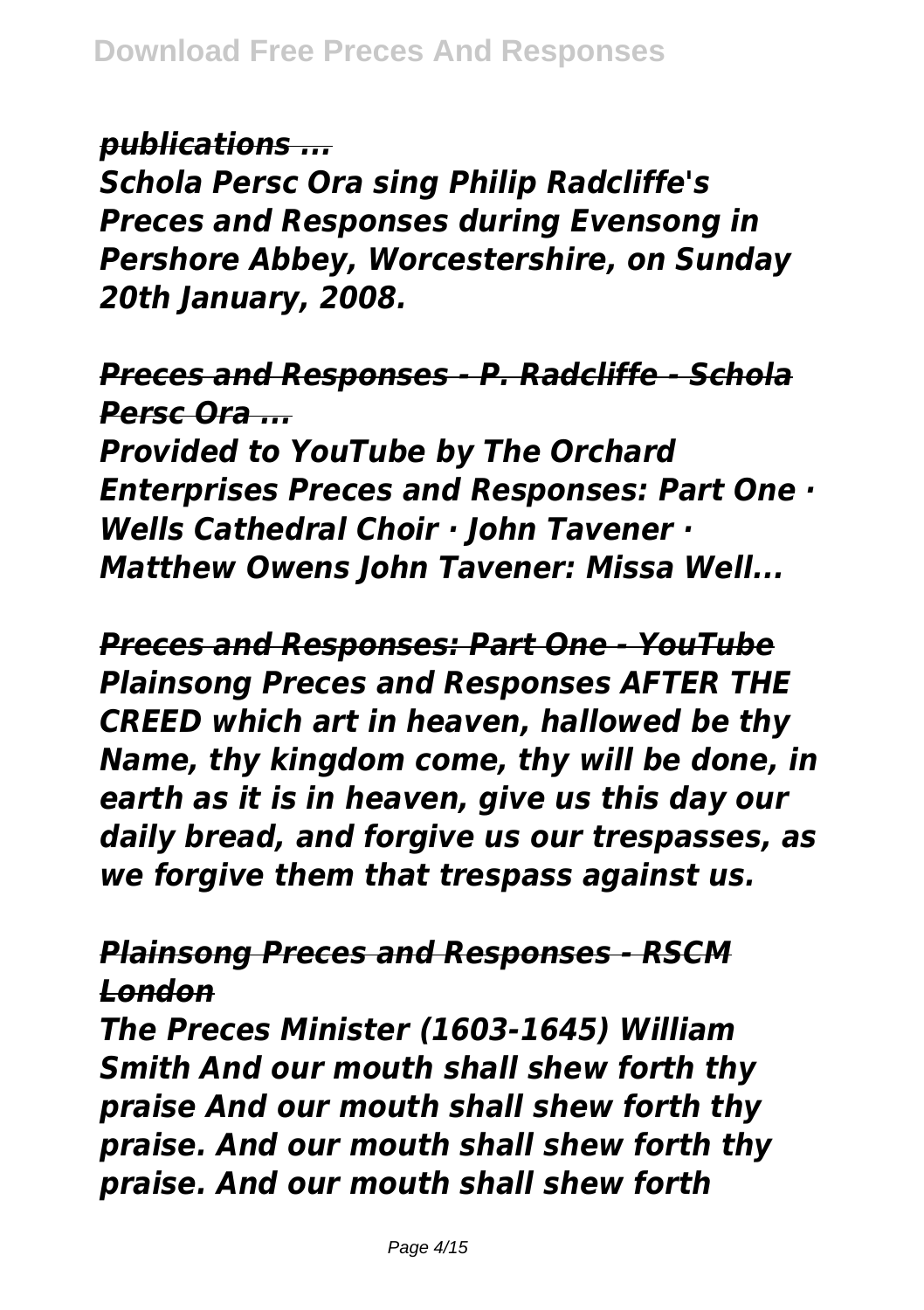## *The Preces William Smith*

*Preces and Responses. These are short petitions that are sung alternately as versicle (by the precentor) and response (by the choir, and sometimes congregation). This form of prayer is one of the oldest in Christianity, finding its source in the pre-Christian Hebrew prayers of the Psalms in Temple Worship.*

## *Music : Choral Evensong*

*The Preces and Responses are part of the choral evensong service in the Church of England and in Episcopal and Anglican churches around the world. They make an interesting case study for Dorico because they consist of a series of short versicles sung by a cantor, each one followed by a response sung by the choir, and this is an ideal fit both for Dorico's multi-flow and page layout features.*

# *Tutorial: Typesetting choral Preces and Responses in ...*

*Preces and Responses. Vocal score. O Lord, open thou our lips. Forces or Category: SATB unaccompanied. Published on behalf of: Church Music Society. Church Music Society. Four five-part settings for unaccompanied*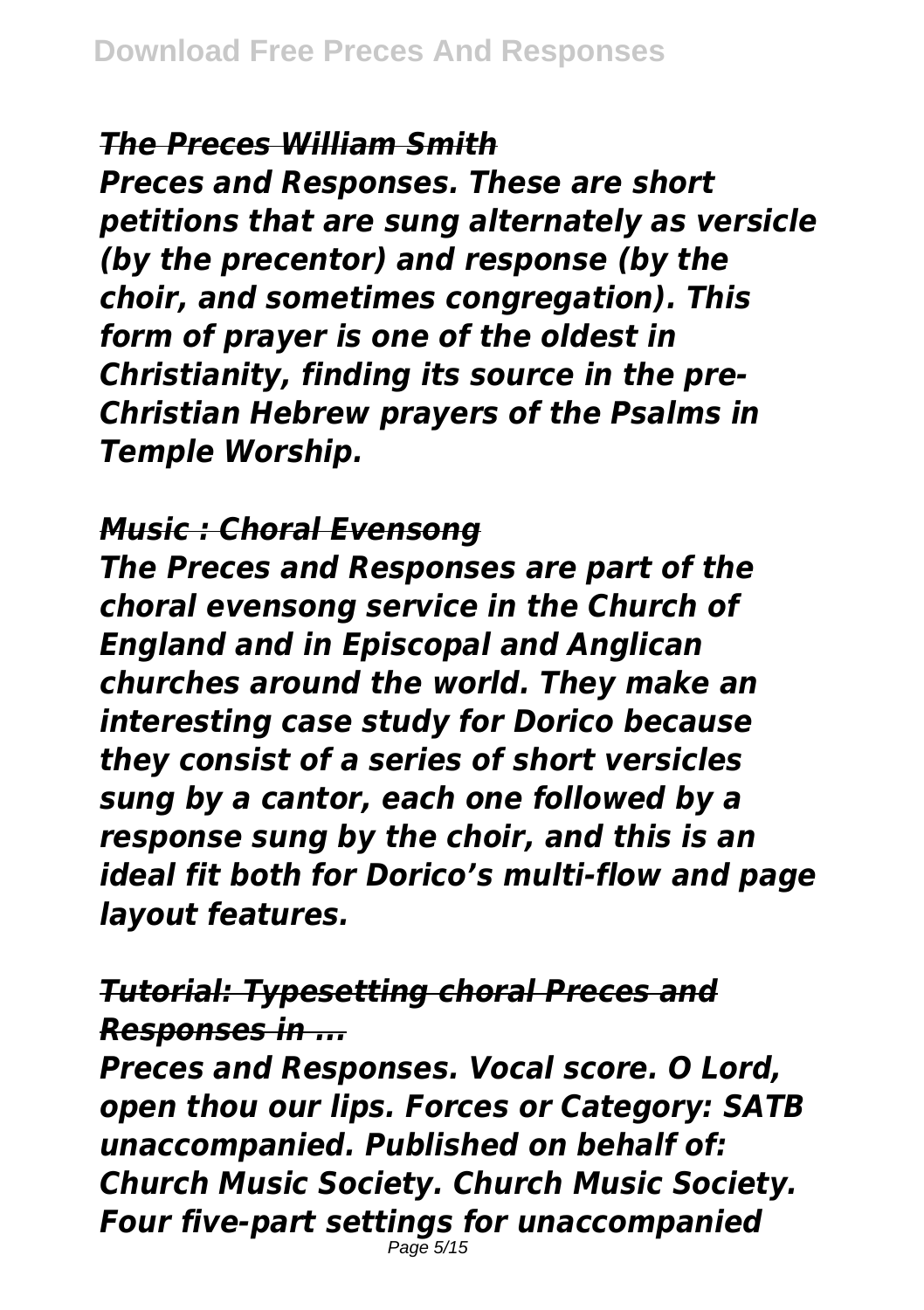*voices, , , , Also of Interest. Dum transisset Sabbatum (I) John Taverner, Sally Dunkley ...*

## *Preces and Responses - William Byrd, Thomas Morley ...*

*Preces and Responses There seems to rather a derth of scores for Thomas Ebdon's "Preces and Responses". The one here - is taken from Schola Liturgica [ www.zingeninengeland.nl/ ] Robert Stone's "Lord's Prayer" is performed here.*

#### *Preces-Responses*

*Description. Preces and Responses. Stephan Casurella. A new entry into the repertory of Evening responses, this is characterized by flowing movement and mild dissonance with a particularly lovely final Amen. English organist, conductor, and composer Stephan Casurella (b. 1973) wrote this charming setting of the Preces and Responses for Roger Fischer and the Choir of Chester Cathedral as a young fourteen-year-old composer.*

*Preces and Responses - Paraclete Press Sacred Music Preces and Responses (2010) Text: Book of Common Prayer 1662 A cappella SATB Oxford* Page 6/15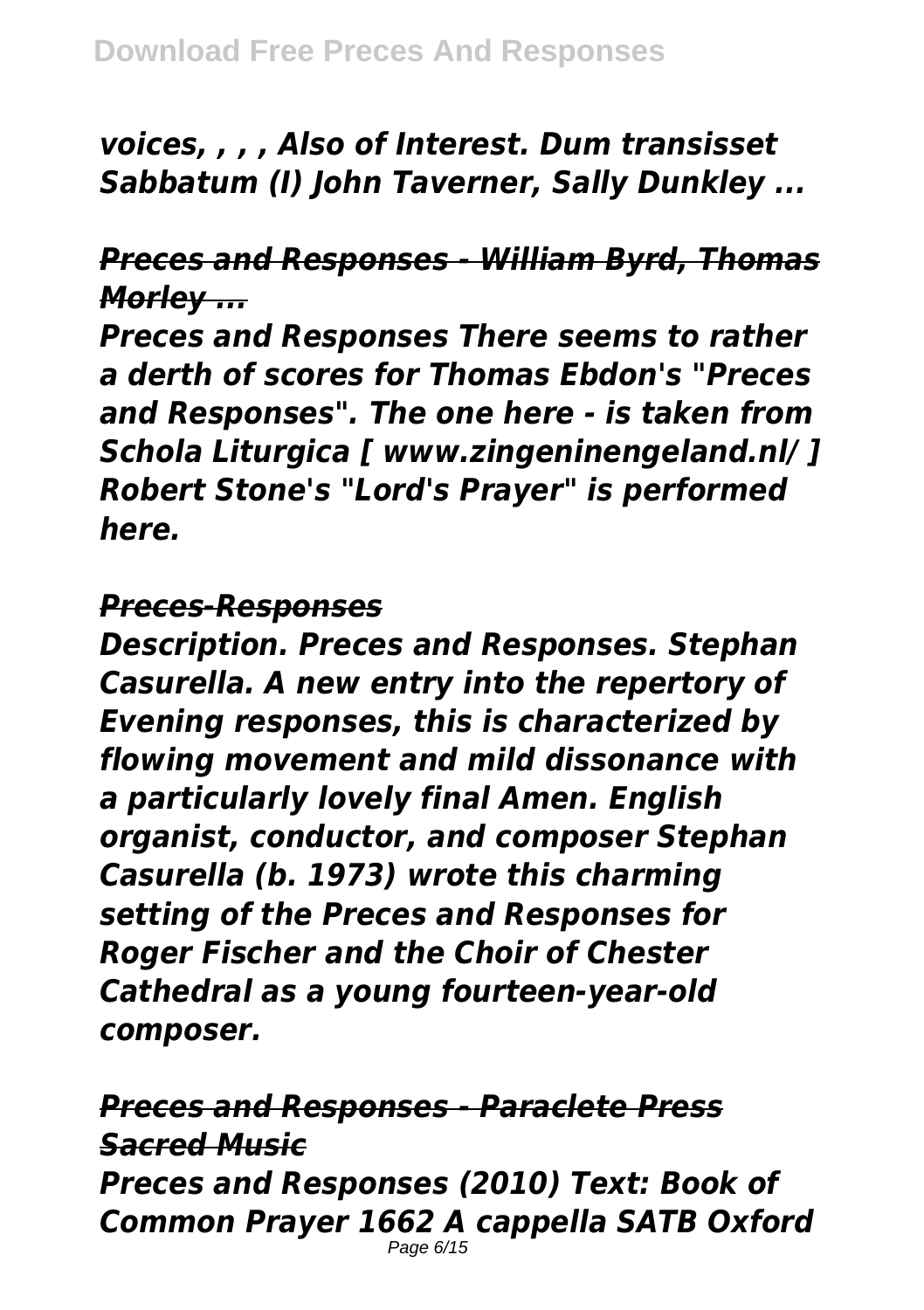*University Press 2011 Commissioned by the London Festival of Contemporary Church Music 2010 First performance 16 May, 2010 | The St Pancras New Church Festival Choir, conductor Christopher Batcelor | St Pancras Church, London, UK.*

## *Preces and Responses (2010) - Cecilia McDowall*

*Buy Radcliffe: Preces and Responses from RSCM. Thanks for visiting our website: we are changing systems at our warehouse in mid – September.*

*Radcliffe: Preces and Responses - Choral leaflet*

*Shop and Buy Preces And Responses sheet music. Chorus sheet music book by Peter Nardone: Boosey & Hawkes at Sheet Music Plus. (HL.48012080).*

*Preces And Responses By Peter Nardone - Sheet Music For ...*

*Setting the Preces and Responses is a delicate balancing act, creating a microcosm with consistency and variety within a small span. Further, composers have options including whether to use traditional intonations for the officiant (as all four of* Page 7/15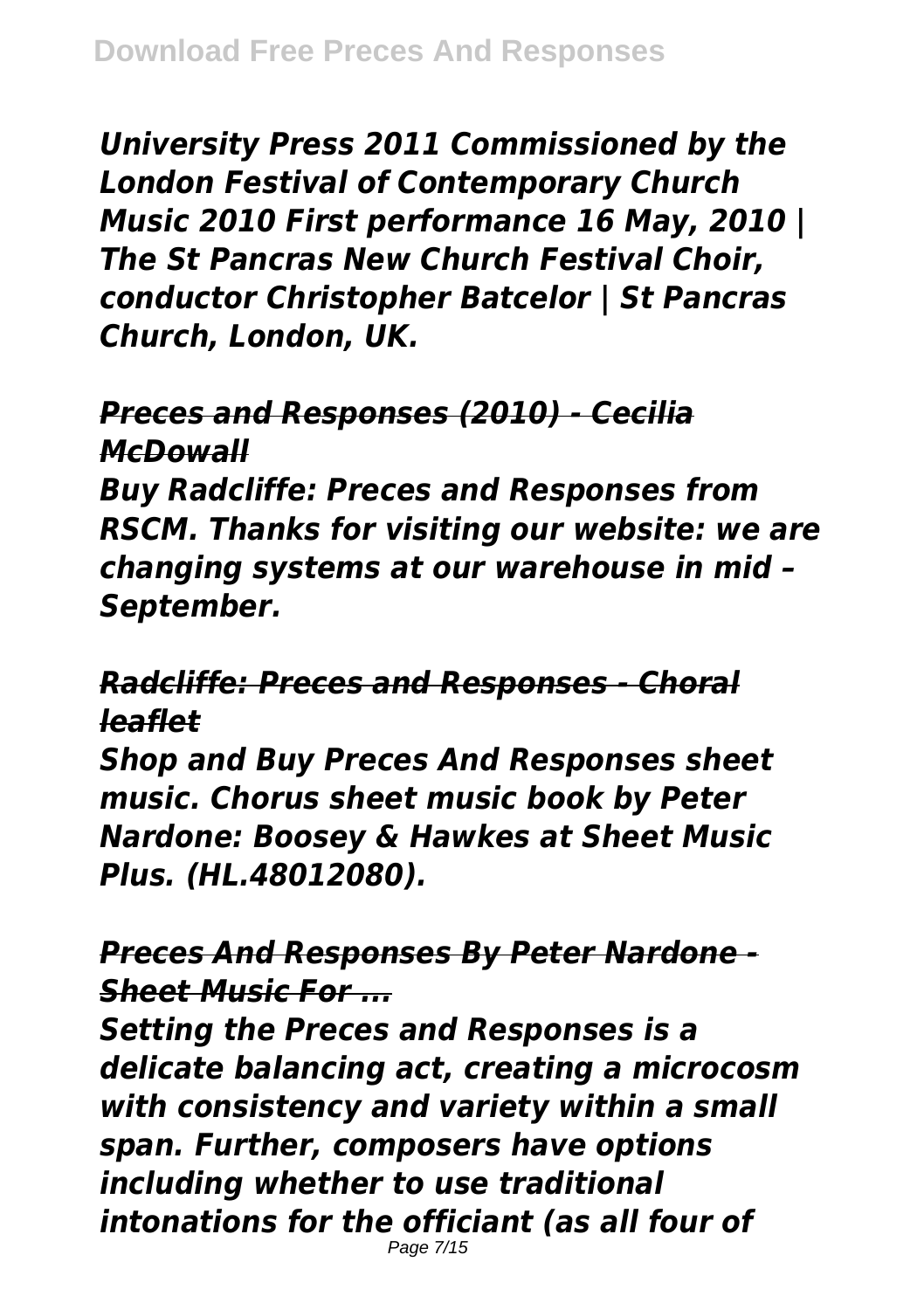*these do), Rite I language (again, as all these settings do), and whether to include throughcomposed Lesser Litany and Lord's Prayer.*

*Preces \u0026 Responses - Smith Preces \u0026 Responses - John Reading Preces and Responses Preces \u0026 Responses - Bernard Rose Preces And Responses - Gareth Hemmings Preces and Responses - Janet Wheeler Preces \u0026 Responses - Simon Mold*

*Preces \u0026 Responses - William Smith Evensong Responses - The Book of New Responses from Shorter House. Extracts 2The Book of New Responses - extracts Preces and Responses: Responses, Pt. 1 Preces and Responses are by Philip Radcliffe The Bond Responses Sanders Responses Sung by Sine Nomine in Truro Cathedral on 31/07/2015 Preces, Responses \u0026 Dismissal (Jackson) — Choir of St Mary's Cathedral Reading Responses Friday Evensong 1st part 1 BBC Choral Evensong: St Thomas' New York 1995 (Gerre Hancock) BBC Choral Evensong: York Minster 1990 (Philip Moore) 5 p.m. Choral Evensong, Nov 15, 2020. Evensong at Kings College, Cambridge Responses by Humphrey* Page 8/15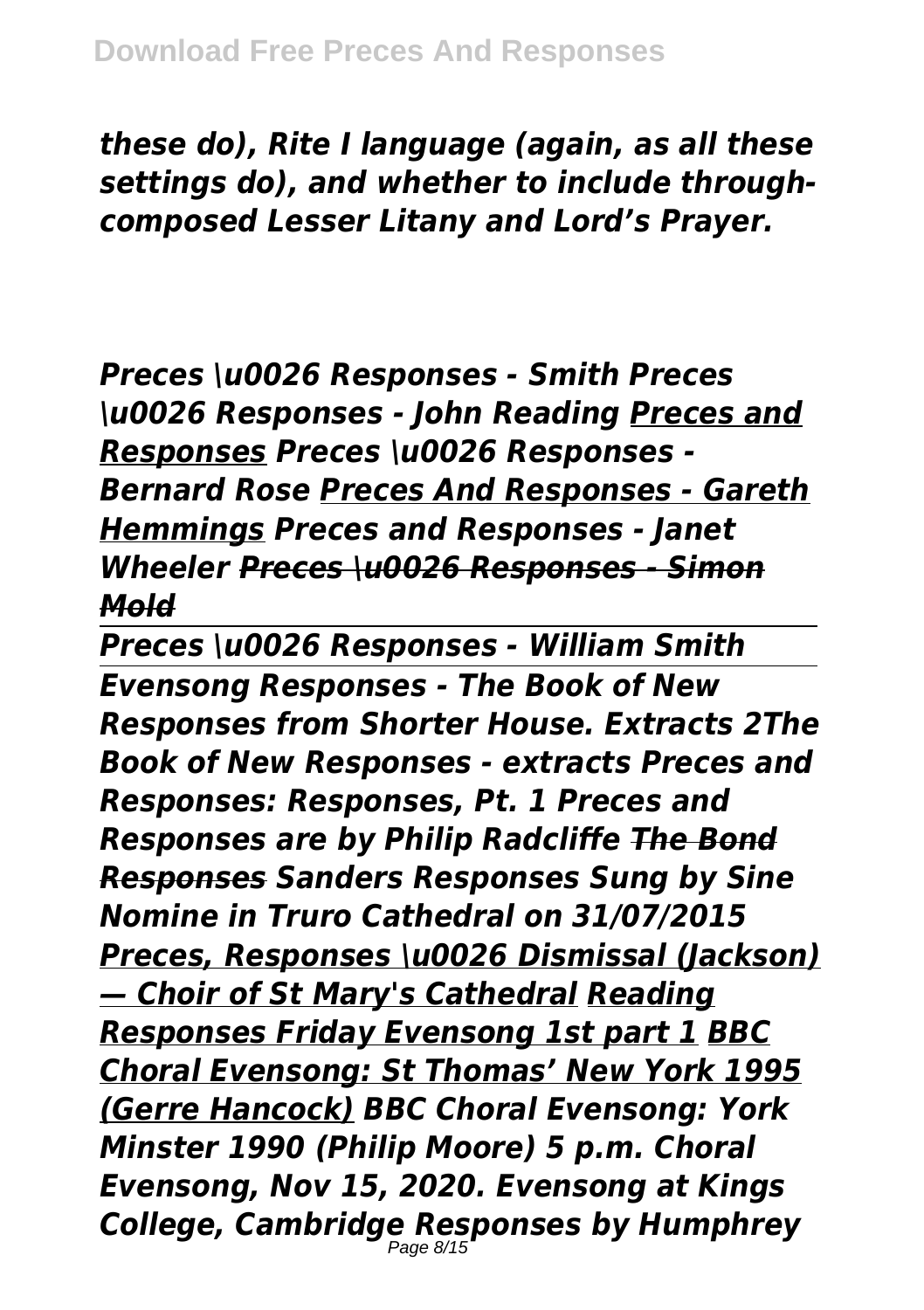*Clucas Choral Evensong from Worcester Cathedral Preces and Responses - P. Radcliffe - Schola Persc Ora Preces and Responses Preces and responses Philip Radcliffe, King's College Choir Preces and Responses Ayleward Preces and Responses Preces and Responses -- Michael T. Kevane Preces \u0026 Responses (Ferial) Preces And Responses Preces and Responses General information. The Preces and Responses are a set of versicles and responses used at Morning and Evening Prayer in... Settings by composers. See Category:Preces and Responses for a list ordered by composer surname. John Amner (2nd set,... Text and translations. From the ...*

*Preces and Responses - ChoralWiki*

*Preces are, in liturgical worship, short petitions that are said or sung as versicle and response by the officiant and congregation respectively. This form of prayer is one of the oldest in Christianity, finding its source in the pre-Christian Hebrew prayers of the Psalms in Temple Worship. In many prayer books, the versicles, to be spoken or sung by the priest, and the following responses, spoken or sung by the congregation, are denoted by special glyphs: Versicle: ℣, a letter V crossed*

*...*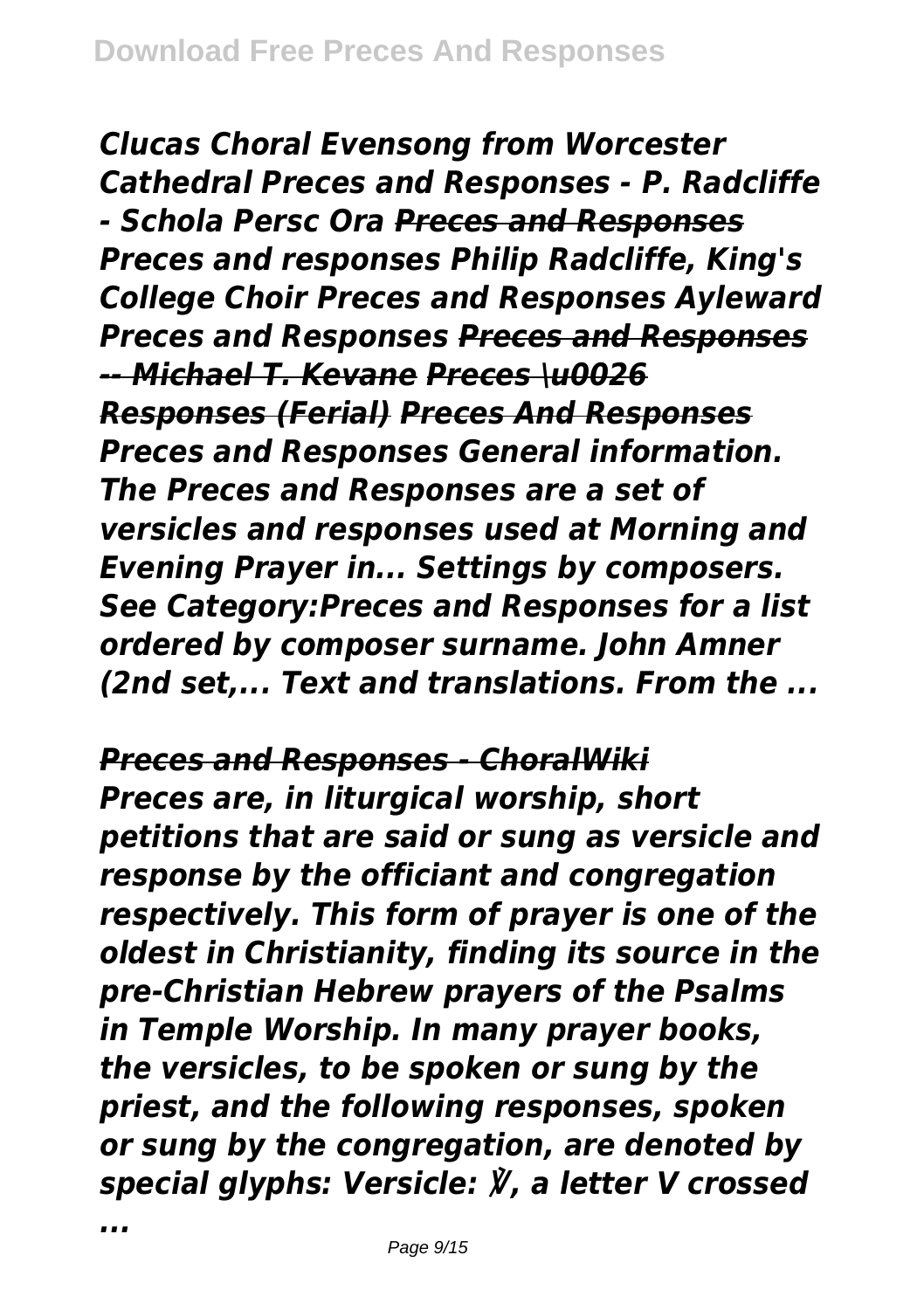*Preces - Wikipedia*

*Cecilia McDowall. Description. SATB unaccompanied. This set of Preces and Responses was commissioned by the London Festival of Contemporary Church Music for their 2010 festival. The work is uplifting, beautifully crafted, and perfect for those seeking new material for the liturgy. Show more.*

*Preces and Responses - Cecilia McDowall - Oxford ...*

*Preces & Responses. Preces & Reponses. by Joanna Forbes L'Estrange. A setting of the Preces & Responses as sung at Choral Evensong. For SATB & organ. "Simply delicious musical portraiture of these ancient prayers.". Dr. Homer A. Ferguson III, Emmanuel Episcopal Church, Southern Pines, North Carolina, USA. Published by RSCM.*

#### *Preces & Responses - Joanna Forbes L'Estrange*

*Preces and Responses (Church Music Society publications) Sheet music – 31 Mar. 1969 by Watkins Shaw (Editor), William Byrd (Composer), Thomas Morley (Composer), 5.0 out of 5 stars 2 ratings See all formats and* Page 10/15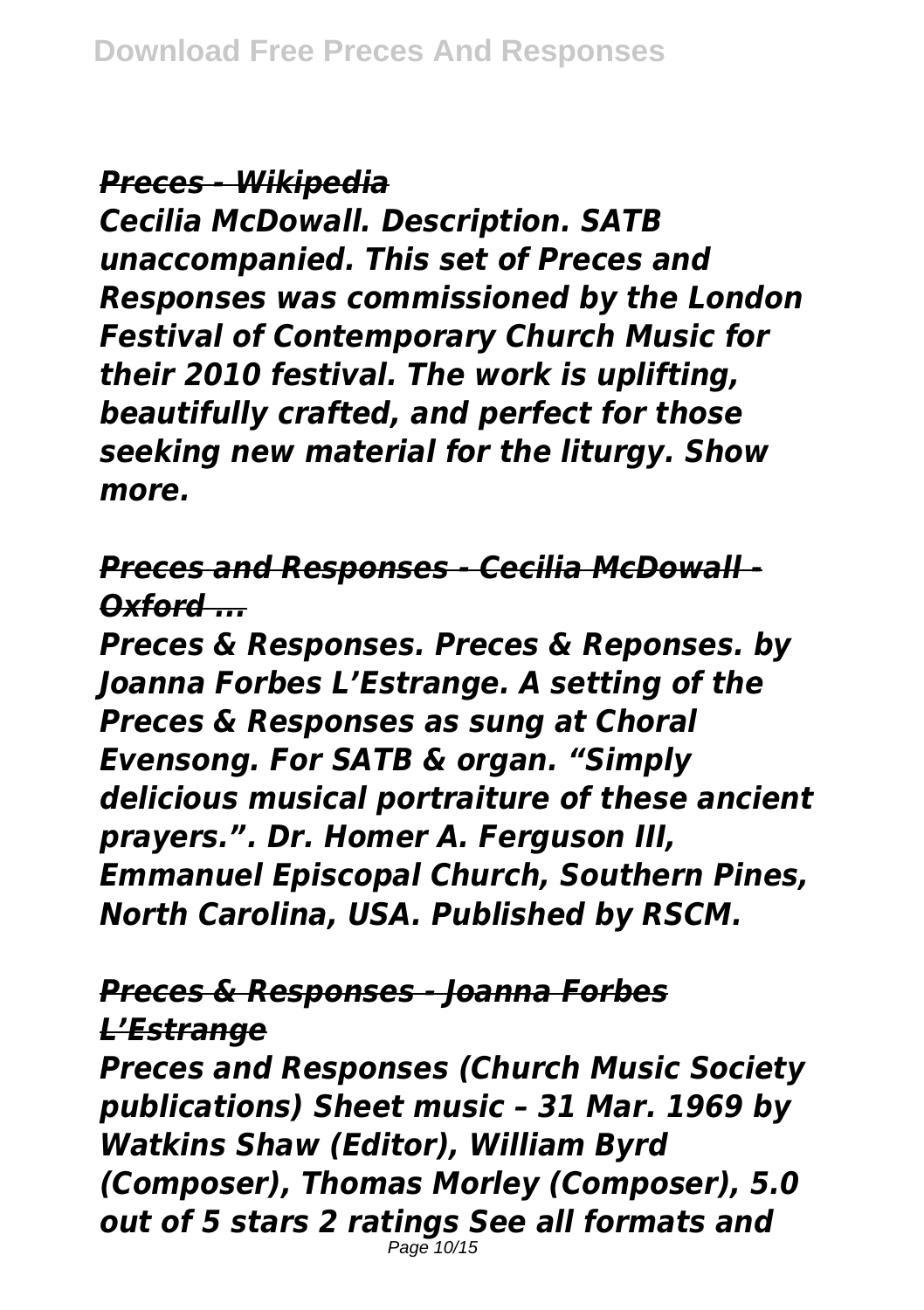#### *editions*

*Preces and Responses (Church Music Society publications ...*

*Schola Persc Ora sing Philip Radcliffe's Preces and Responses during Evensong in Pershore Abbey, Worcestershire, on Sunday 20th January, 2008.*

*Preces and Responses - P. Radcliffe - Schola Persc Ora ... Provided to YouTube by The Orchard Enterprises Preces and Responses: Part One · Wells Cathedral Choir · John Tavener · Matthew Owens John Tavener: Missa Well...*

*Preces and Responses: Part One - YouTube Plainsong Preces and Responses AFTER THE CREED which art in heaven, hallowed be thy Name, thy kingdom come, thy will be done, in earth as it is in heaven, give us this day our daily bread, and forgive us our trespasses, as we forgive them that trespass against us.*

*Plainsong Preces and Responses - RSCM London*

*The Preces Minister (1603-1645) William Smith And our mouth shall shew forth thy praise And our mouth shall shew forth thy*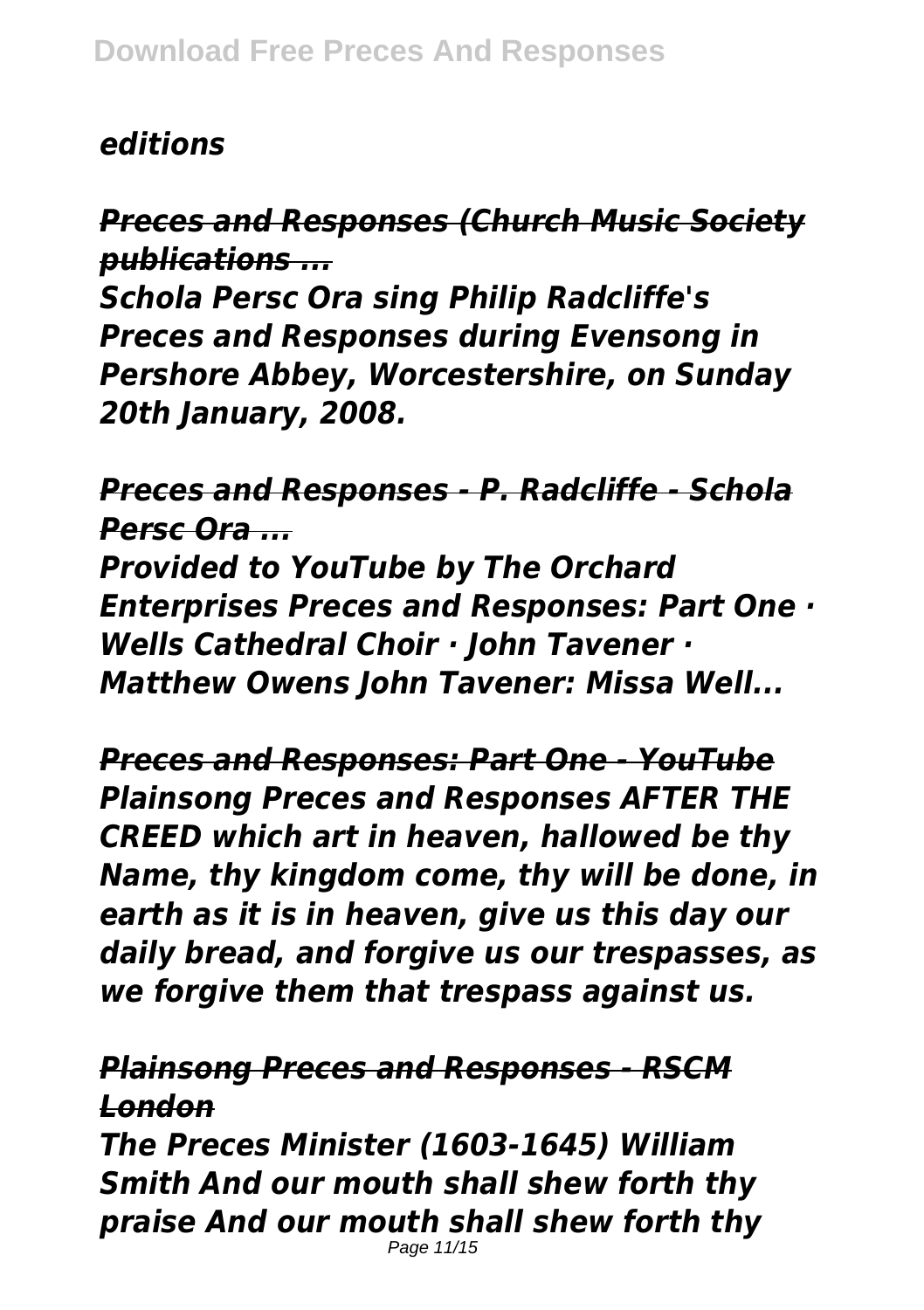*praise. And our mouth shall shew forth thy praise. And our mouth shall shew forth*

#### *The Preces William Smith*

*Preces and Responses. These are short petitions that are sung alternately as versicle (by the precentor) and response (by the choir, and sometimes congregation). This form of prayer is one of the oldest in Christianity, finding its source in the pre-Christian Hebrew prayers of the Psalms in Temple Worship.*

#### *Music : Choral Evensong*

*The Preces and Responses are part of the choral evensong service in the Church of England and in Episcopal and Anglican churches around the world. They make an interesting case study for Dorico because they consist of a series of short versicles sung by a cantor, each one followed by a response sung by the choir, and this is an ideal fit both for Dorico's multi-flow and page layout features.*

# *Tutorial: Typesetting choral Preces and Responses in ...*

*Preces and Responses. Vocal score. O Lord, open thou our lips. Forces or Category: SATB* Page 12/15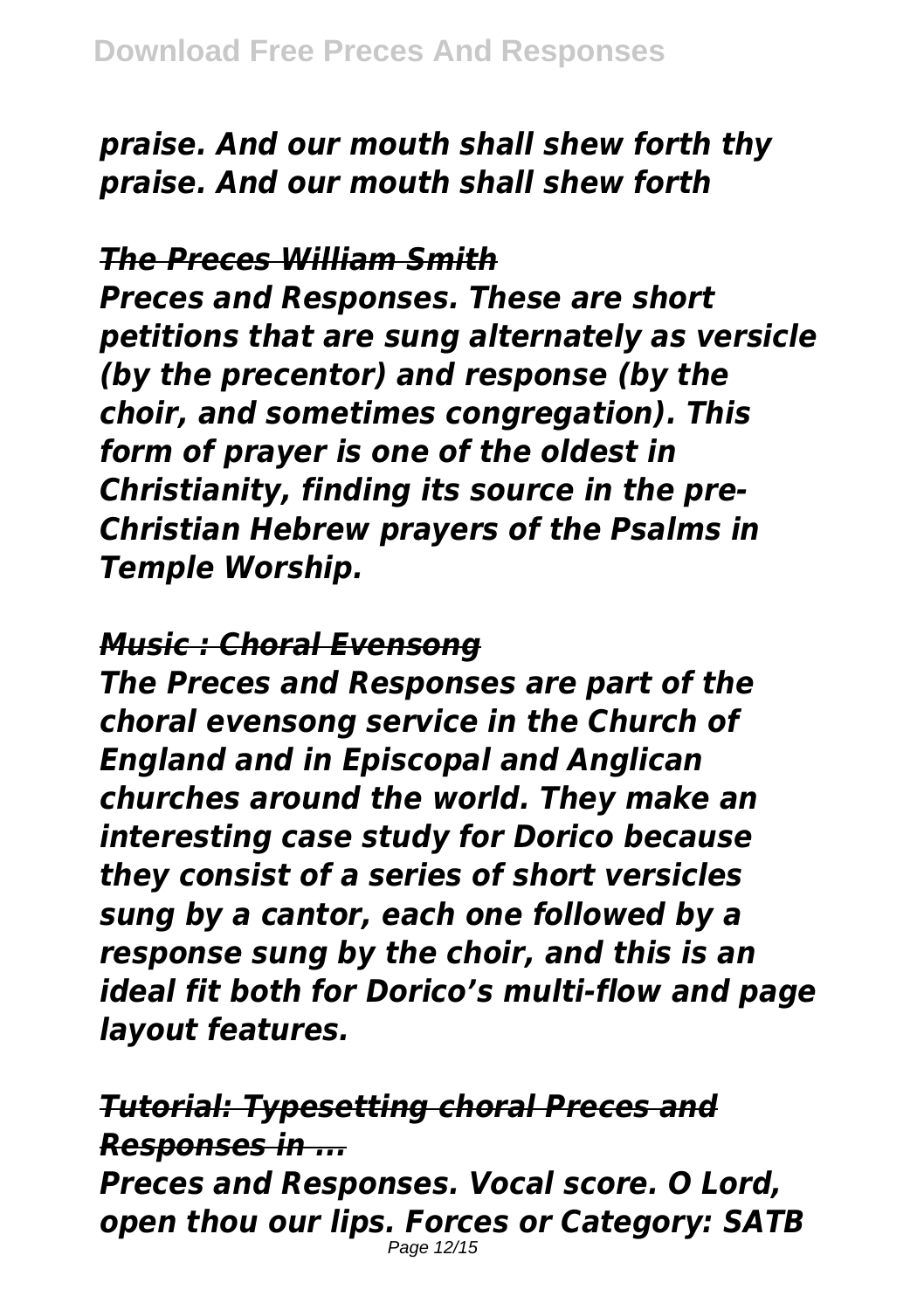*unaccompanied. Published on behalf of: Church Music Society. Church Music Society. Four five-part settings for unaccompanied voices, , , , Also of Interest. Dum transisset Sabbatum (I) John Taverner, Sally Dunkley ...*

# *Preces and Responses - William Byrd, Thomas Morley ...*

*Preces and Responses There seems to rather a derth of scores for Thomas Ebdon's "Preces and Responses". The one here - is taken from Schola Liturgica [ www.zingeninengeland.nl/ ] Robert Stone's "Lord's Prayer" is performed here.*

## *Preces-Responses*

*Description. Preces and Responses. Stephan Casurella. A new entry into the repertory of Evening responses, this is characterized by flowing movement and mild dissonance with a particularly lovely final Amen. English organist, conductor, and composer Stephan Casurella (b. 1973) wrote this charming setting of the Preces and Responses for Roger Fischer and the Choir of Chester Cathedral as a young fourteen-year-old composer.*

*Preces and Responses - Paraclete Press* Page 13/15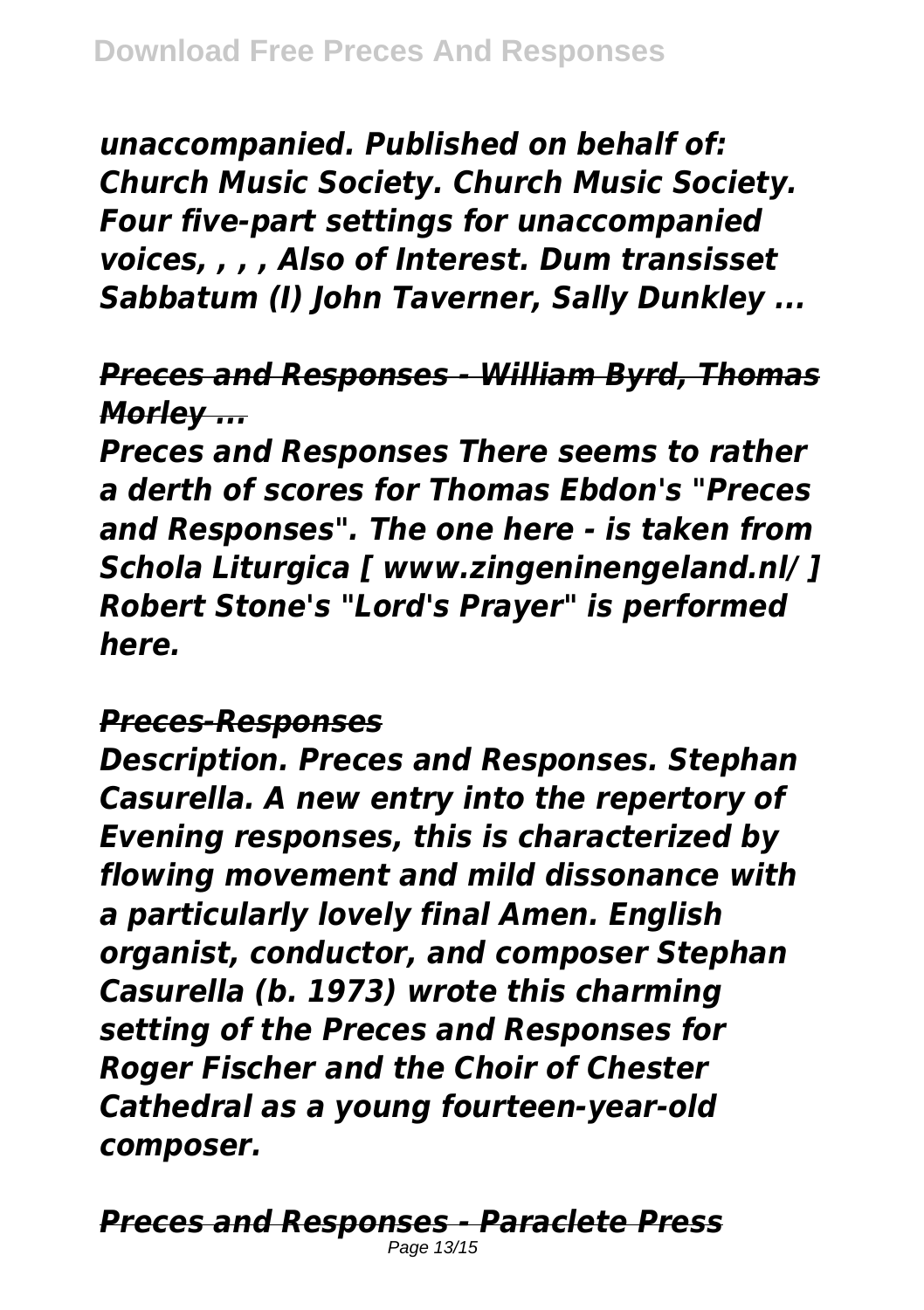## *Sacred Music*

*Preces and Responses (2010) Text: Book of Common Prayer 1662 A cappella SATB Oxford University Press 2011 Commissioned by the London Festival of Contemporary Church Music 2010 First performance 16 May, 2010 | The St Pancras New Church Festival Choir, conductor Christopher Batcelor | St Pancras Church, London, UK.*

*Preces and Responses (2010) - Cecilia McDowall*

*Buy Radcliffe: Preces and Responses from RSCM. Thanks for visiting our website: we are changing systems at our warehouse in mid – September.*

*Radcliffe: Preces and Responses - Choral leaflet*

*Shop and Buy Preces And Responses sheet music. Chorus sheet music book by Peter Nardone: Boosey & Hawkes at Sheet Music Plus. (HL.48012080).*

*Preces And Responses By Peter Nardone - Sheet Music For ...*

*Setting the Preces and Responses is a delicate balancing act, creating a microcosm with consistency and variety within a small*